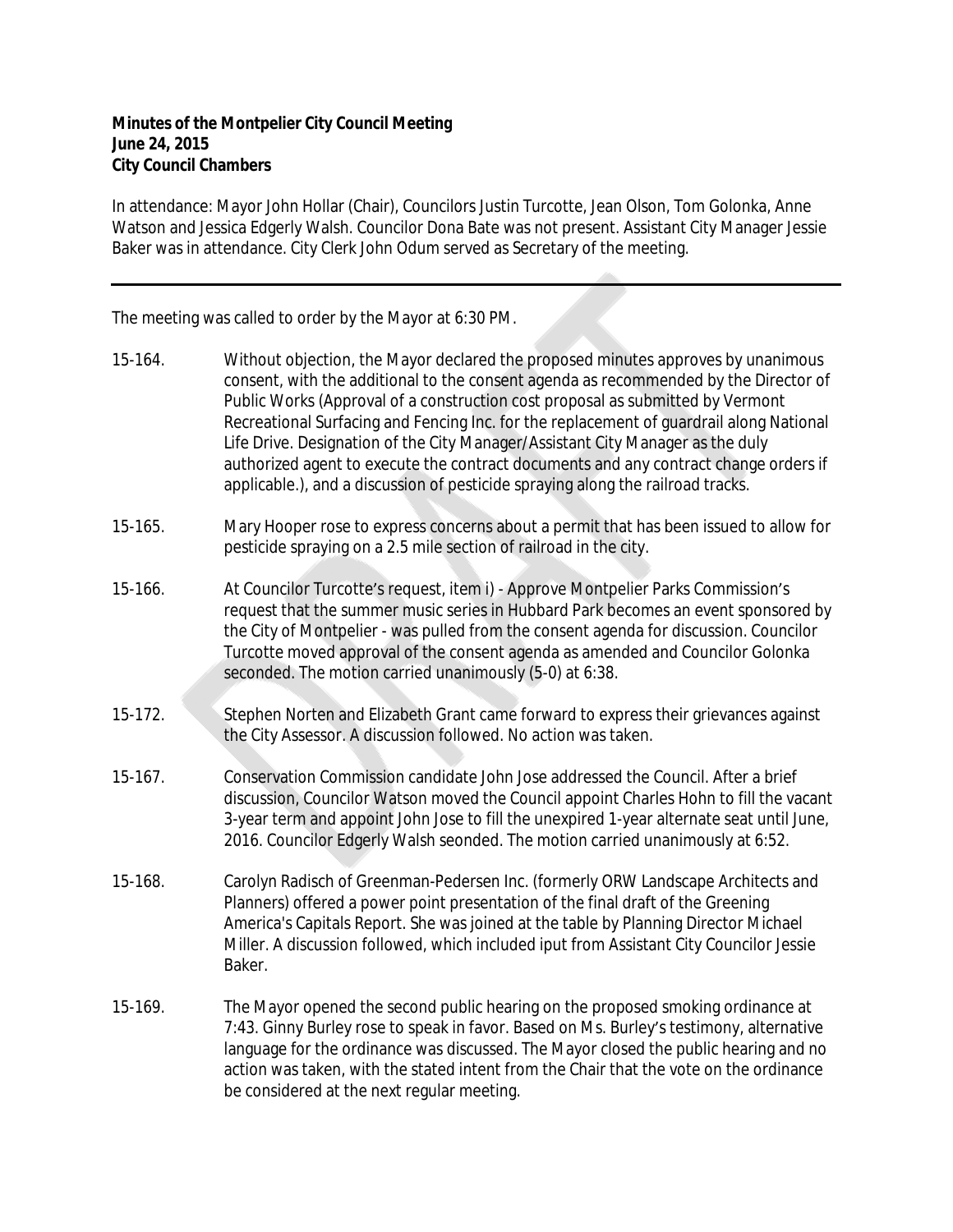15-170. Finance Director Sandy Gallup came forward to discuss the revised Water and Sewer Rate Resolution as recommended by the Water and Sewer Rate Committee (the annual Fixed Charge for water users will increase to \$170 - a \$12 increase. The annual Fixed Charge for sewer users will increase to \$170 - a \$6 increase. Sewer usage rates will increase to \$8.89 per 1000 gallons - a \$0.17 per gallon increase).

> After a brief discussion, Councilor Watson moved approval of the proposed rates, and was seconded by Councilor Edgerly Walsh. The motion carried unanimously at 7:58.

15-171. Mr. Miller returned to the table to discuss the request to award a contract for creating the City's Stormwater Master Plan. Amy McCrellis of Stone Environmental introduced herself. Councilor Golonka moved that the City Council authorize the City Manager to sign a contract with Stone Environmental to create a Stormwater Master Plan for Montpelier moved above. Councilor Watson seconded. The motion passed unanimously at 8:08.

The Mayor called for a recess at 8:08. The meeting reconvened at 8:14 without Councilor Edgerly Walsh.

15-166. Consent item i) was taken off the table for discussion. After a brief discussion, Councilor Turcotte moved its approval, and was seconded by Councilor Golonka. The motion carried unanimously at 8:17 (4-0).

Councilor Watson initiated a discussion of pesticide spraying along the railroad. After a discussion (which included an update from the Mayor on communications with the State), Councilor Watson moved the City Council ask the City Manager to issue a letter to the state thanking the railroad for their participation (in discussions on the issue) and asking them to continue to work with the city. Councilor Turcotte seconded. There was further discussion before the motion carried unanimously.

15-174. Councilor Olson offered her thanks to city councilors and staff on helping her get oriented.

> Councilor Watson noted the smart meters in town and had questions. A discussion followed. Ms. Watson further asked about "reverse angle parking" before expressing her appreciation for the new artwork on the Council Chamber walls.

- 15-175. The Mayor also noted the artwork before offering a report on his tour of water/sewer plant.
- 15-177. Assistant Manager Baker made note of the upcoming meeting with the downtown business association indicated that a special council meeting would be called for 5:30, July 8 (regarding the Taylor Street project), announced the pending retirement of longtime city staffer Sharon Blatchford, and noted the upcoming Independence Day celebration.

Councilor Watson moved that the Council enter executive session under Title I, V.S.A., §313 to discuss a city real estate update (Mowatt). Councilor Olson seconded the motion, and the motion passed unanimously at 9:10.